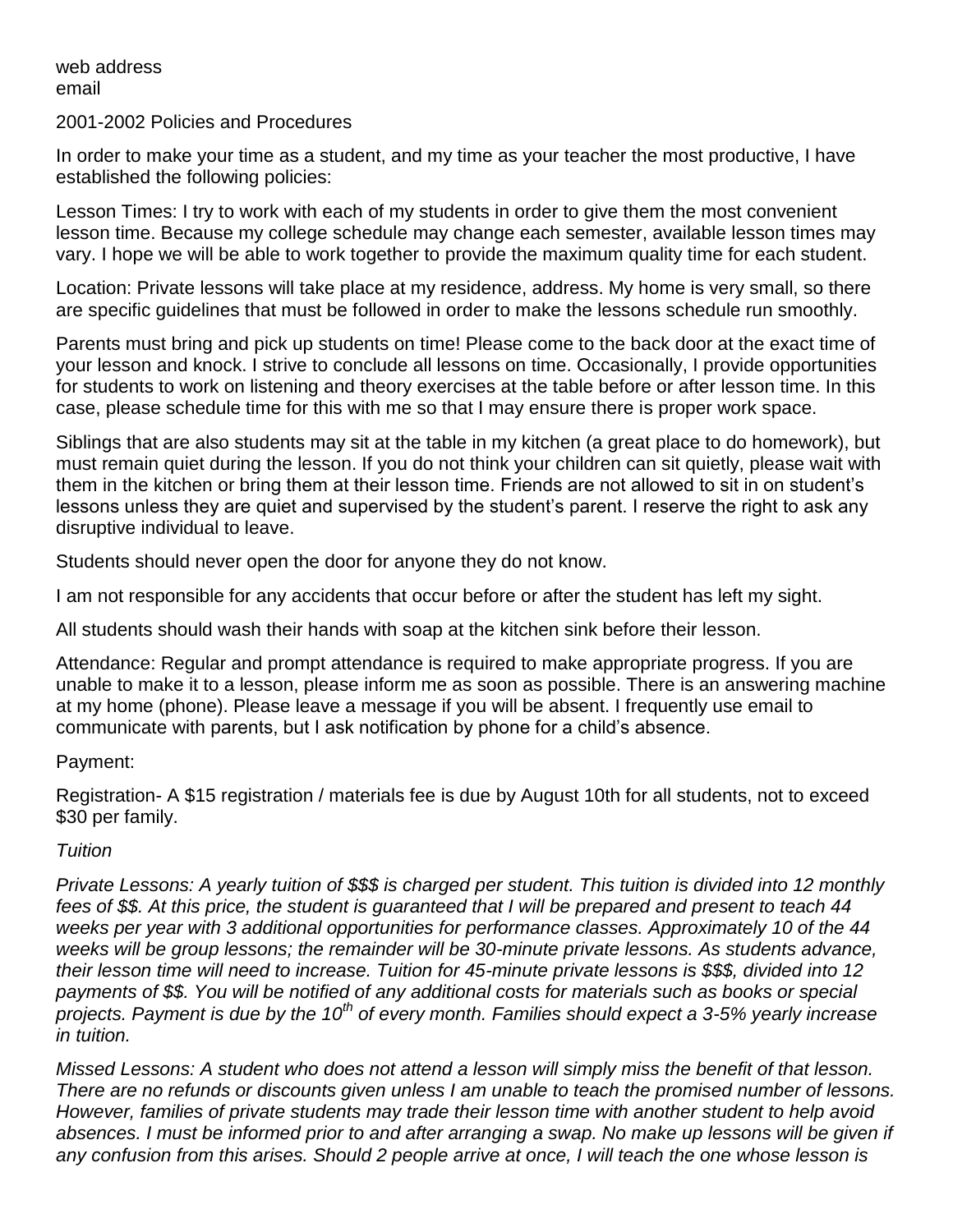*normally at that time. Please inform me if you do not wish to have your name included on the swap list. In the case of inclement weather—if the Wichita school district is closed, I will not be teaching.* 

*Illness: Private students who miss a lesson due to a contagious illness will be able to participate in 1 group make-up lesson per semester. There are no make-ups for group lessons. However, parents may pick up assignment sheets from me before or after lessons.* 

Recitals and Opportunities: Many opportunities for recitals and other keyboard events occur every year. I keep my students informed of these opportunities through a periodic newsletter. I do require my students to participate in all studio activities including our Christmas and spring recital. Our Christmas recital has traditionally been a multi-keyboard, multi-instrumental production. It is one of the most exciting events of the season! The spring recital is an evening of memorized classical music performed by individual students. Each recital is followed by a reception for the students.

Participation in Music Progressions is also required as this is an excellent program to ensure a thorough music education and evaluation. (Cost of this activity is \$15 per student) Other outside studio activities include performances at the art museum, multi-keyboard festivals, seasonal and composer recitals, etc. Participation in these events will be at the student and parent's discretion.

Books and Materials: I will let you know what books are necessary for the student's progress, but obtaining them will be your responsibility. Most books can be purchased at Senseney Music Inc., 2300 East Lincoln. It is important that books be purchased in a prompt manner. I understand the expense that books can incur, and I promise that I will only choose books that I think are necessary and beneficial for the student's progress.

Each student will also need to purchase a 3 ring binder with pockets. This will be used to keep assignments, handouts and Home Practice Journals in order. It can also be used as a scrapbook for recitals, competitions, etc. I would encourage you to purchase a binder with a clear plastic cover so that students may create a personalized cover page. Students should stock this binder with manuscript paper and assignment sheets, available free on my website.

Practice Time and Other Requirements: I like to emphasize the quality versus quantity of time practiced. However, in order to get good quality practice, a minimum of 30 minutes a day, five days a week is necessary. As students advance and mature, this requirement will increase. I try to be very specific about practice techniques to the student and the parent, so that each knows what quality practice consists of. Students are required to report on their practice session in their practice journal. Parents should read their children's assignments and comment and initial in the appropriate box. Please make comments on how you think your child's practice is going at home.

Weekly assignments of theory and technique are of utmost importance. Theory should be completed at the first of the week and technique should be practiced every day to help enhance the learning process.

Access to a piano is required to make progress. Please try to have your piano tuned twice a year (the best times are spring and fall). A metronome is necessary for all students. Fingernails must be kept short at all times.

Parents should plan to attend their child's lesson at least once every 3 months (more if necessary). This helps keep you in touch with your child's progress, accomplishments, and difficulties.

Dismissals and Termination: If for any reason, you must stop lessons, 1 month's notice or 1 month's pay is required. Regrettably, I will have to dismiss a student if any of these circumstances occur:

\*Failure to pay tuition on time

\*Persistent absences